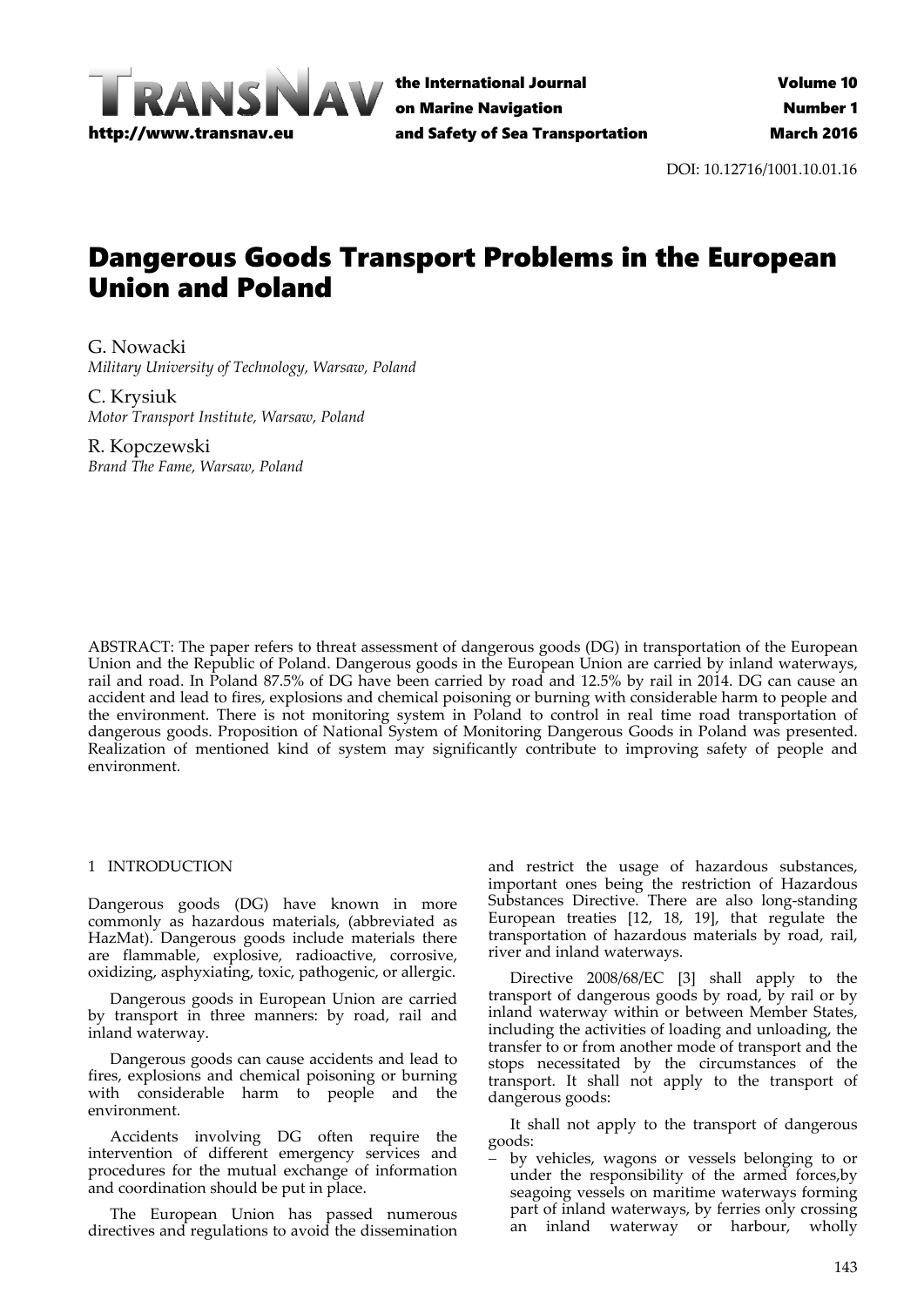performed within the perimeter of an enclosed area.

The transport of dangerous goods by road, rail or inland waterway presents a considerable risk of accidents. Measures should therefore be taken to ensure that such transport is carried out under the best possible conditions of safety.

Dangerous goods in Poland are transported mainly by road and a little amount by rail.

Poland ratified the Regulations concerning the International Carriage of Dangerous Goods by Rail ‐ RID and the European Agreement concerning the International Carriage of Dangerous Goods by Road ‐ ADR in 1975.

Even, if the RID and ADR agreement is ratified, unfortunately there are still problems in the transport sector, especially problems regarding the transport of dangerous goods, that offers extensive deficiency at streets. The most numerous group of dangerous goods include items of class  $\check{3}$  (liquid, flammable materials), especially liquid fuels.

There is not monitoring system to control in real time dangerous goods vehicle in Poland. The aim to develop a cooperative system for dangerous goods vehicles (DGV) through route monitoring, re‐routing (in case of need) enforcement and driver support, based upon dynamic, real time data, in order to minimize threats related to movements of DGV.

## 2 CHARACTERIZATION OF DANGEROUS GOODS

# 2.1 *General characterization*

Hazardous material is a material or object which, is not be accepted for carriage by road, or is approved for such carriage under the conditions laid down in those provisions [12, 18, 19]. There are nine classes of dangerous goods as follows:

- Class 1. Explosive substances and articles;
- Class 2. Gases, including compressed, liquefied and dissolved under pressure gases and vapours (Flammable gases e.g. butane, propane acetylene. Non‐flammable and non‐toxic, likely to cause asphyxiation e.g. nitrogen,  $CO<sub>2</sub>$  or oxidizers e.g. oxygen. Toxic e.g. Chlorine, Phosgene);
- Class 3. Flammable liquids:
- Class 4.1. Flammable solids, self‐reactive substances and solid desensitized explosives;
- Class 4.2. Substances liable to spontaneous combustion;
- Class 4.3. Substances which, in contact with water, emit flammable gases;
- Class 5.1. Oxidizing substances;
- Class 5.2. Organic peroxides;
- Class 6.1. Toxic substances;
- Class 6.2. Infectious substances;
- Class 7. Radioactive material;
- Class 8. Corrosive substances;
- Class 9. Miscellaneous dangerous substances and articles.

#### 2.2 *Percentage share of dangerous goods delivery*

The transport of dangerous goods in the EU‐28 slightly increased [10] from 79 billion tonnekilometres in 2010 to almost 81 billion tonnekilometres in 2012, but felt to 74 billion tonnekilometres in 2013 before increasing again in 2014 to reach 75 billion tonne‐kilometres (+1.5 % compared to 2013) – table 1.

Table 1. Transport of dangerous goods by reporting country, 2010‐2014 (million tonne‐kilometres) [10]

|              | 2010    | 2011    | 2012    | 2013    | 2014    | Change<br>2013-2014 |
|--------------|---------|---------|---------|---------|---------|---------------------|
| <b>EU-28</b> | 79 106  | 81 023  | 80 805  | 73 946  | 75 027  | 1.5%                |
| BE           | 1853    | 1973    | 1 985   | 2 1 2 4 | 1694    | $-20.2%$            |
| BG           | 347     | 665     | 928     | 958     | 684     | $-28.6%$            |
| CZ           | 1 669   | 1787    | 1 3 9 3 | 1 281   | 1 567   | 22.3%               |
| DK           | 772     | 730     | 767     | 760     | 690     | $-9.2%$             |
| DE           | 12 853  | 13 028  | 12773   | 12 958  | 12912   | $-0.4%$             |
| EE           | 171     | 189     | 133     | 163     | 172     | 5.5%                |
| ΙE           | 379     | 419     | 443     | 476     | 355     | $-25.4%$            |
| EL           | 2 708   | 1989    | 2 268   | 1 169   | 1 0 1 0 | $-13.6%$            |
| ES           | 11 643  | 11 908  | 11 833  | 10 626  | 11 718  | 10.3%               |
| <b>FR</b>    | 7 3 2 5 | 7785    | 8 9 0 0 | 8 1 5 8 | 7976    | $-2.2%$             |
| <b>HR</b>    | 461     | 533     | 511     | 483     | 501     | 3.7%                |
| П            | 11 342  | 9556    | 8 3 1 3 | 8 0 3 7 | 7 3 5 8 | $-8.4%$             |
| C٧           | 184     | 194     | 167     | 181     | 147     | $-18.8%$            |
| LV           | 114     | 234     | 219     | 213     | 227     | 6.6%                |
| LT           | 283     | 324     | 392     | 386     | 534     | 38.3%               |
| LU           | 413     | 482     | 581     | 700     | 839     | 19.9%               |
| HU           | 1 0 4 9 | 1 0 3 2 | 883     | 997     | 1 023   | 2.6%                |
| NL           | 3 432   | 2749    | 2 2 3 2 | 1342    | 957     | $-28.7%$            |
| AT           | 1 083   | 1144    | 928     | 946     | 933     | $-1.4%$             |
| PL.          | 5 8 8 0 | 6848    | 6 801   | 7 0 2 4 | 8778    | 25.0%               |
| PT           | 938     | 1 1 4 3 | 715     | 973     | 946     | $-2.8%$             |
| RO           | 1 3 6 9 | 1 1 8 2 | 1 453   | 1 7 0 4 | 1 664   | $-2.3%$             |
| SI           | 607     | 842     | 637     | 552     | 724     | 31.2%               |
| SK           | 498     | 361     | 289     | 228     | 329     | 44.3%               |
| FI           | 2 169   | 1535    | 1 3 5 7 | 1 426   | 1 423   | $-0.2%$             |
| SE           | 1 3 8 7 | 1 3 0 4 | 1 2 5 1 | 1 0 6 4 | 1 2 8 3 | 20.6%               |
| UK           | 8 1 5 7 | 11 087  | 12 653  | 9017    | 8 5 8 3 | $-4.8%$             |
| NO           | 1 3 2 1 | 778     | 1 3 1 9 | 1.141   | 1 029   | .9.8%               |
| CН           | 794     | 506     | 833     | 749     | 812     | 8.4%                |

Between 2010 and 2014, most Member States have observed a decrease in the transport of dangerous goods [10]. The highest falls were recorded in the Netherlands and Bulgaria (‐29 %), followed by Ireland (‐25 %) and Belgium (‐20 %). On the other side, very high increases of transport of dangerous goods were registered in countries like Slovakia (+44 %), Lithuania (+38 %) and Slovenia (+31 %) ‐ table 1.

Table 2 shows the share of the transport of dangerous goods between national and international transport in 2014 [10]. For most of the countries, more than half of the transport of dangerous goods is performed on national territory. Luxembourg has a special pattern: as most of its transport is international transport, more than 90 % of the transport of dangerous goods is performed in international transport. For most countries, the share of dangerous goods carried in international transport is linked to the share of international transport (total of all goods). Exceptions are Bulgaria, Croatia, Estonia, Hungary, the Netherlands, Austria, Poland, Portugal and Romania: international transport represents more than half of these countries'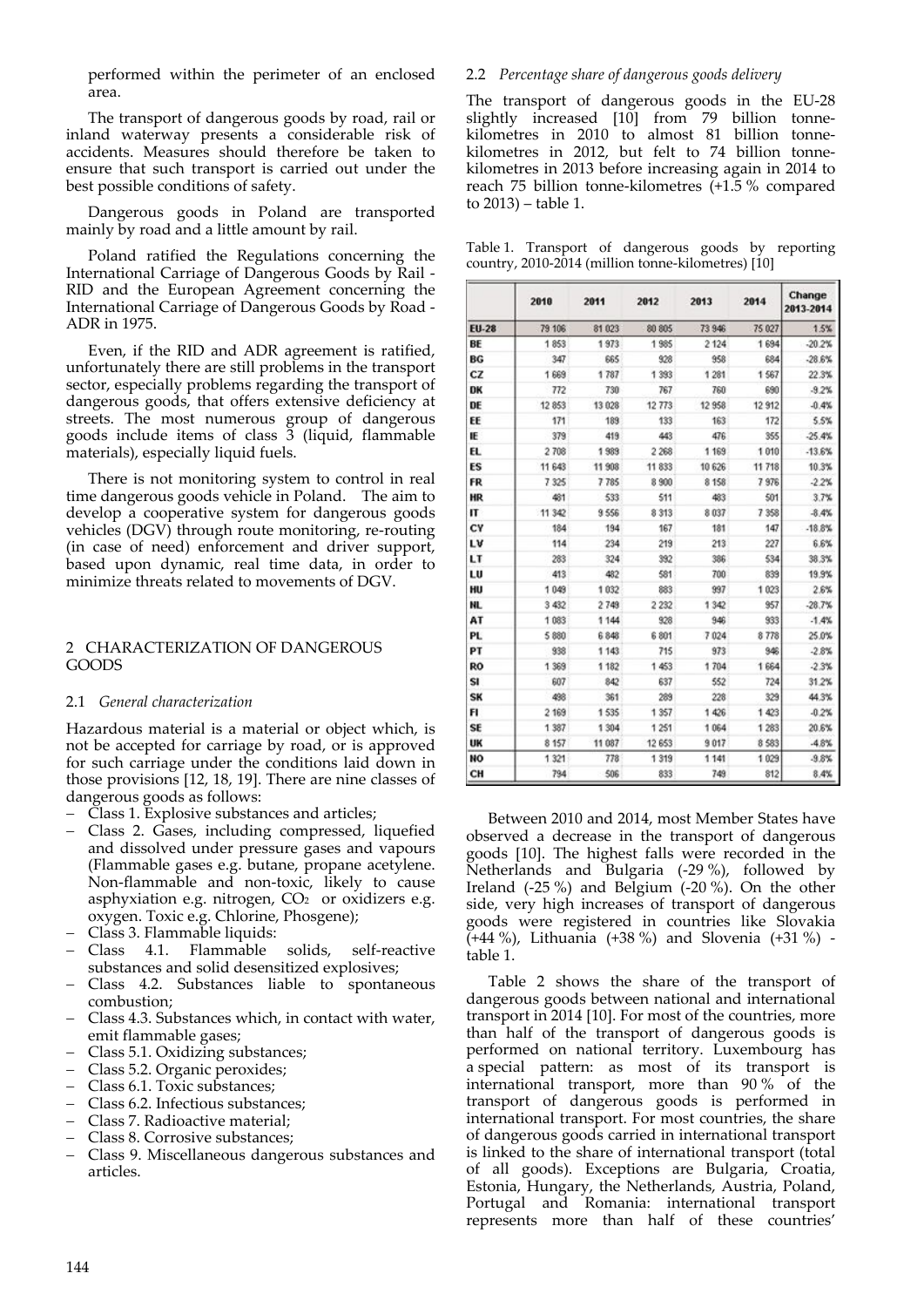transport, but most of these countries' transport of dangerous goods is performed on national territory.

Table 2. The share of the transport of dangerous goods between national and international transport in 2014 [10]



Figure 1 shows the types of dangerous goods in road transport in 2014 [10].



Figure 1. EU - 28 transport of dangerous goods by type, 2014 (% in tonne‐kilometres) [10]

The largest specific product group was flammable liquids, taking over more than half of the total. Two other groups, gases (compressed, liquefied or dissolved under pressure) and corrosives, accounted for 14 % and 10 % respectively. This represents very

little change compared with previous years showing a very similar distribution between product groups.

The methodology being used in the collection of the data implies considerable uncertainties about the figures, both in absolute values and in terms of allocation by country and type of dangerous goods [10].

According to statistics [1], dangerous goods in European Union in 2004 were carried by transport in three manners as follows (see figure 2):

- by Inland Waterways 17%,
- by Rail 25%,

by Road  $-58%$ .



Figure 2. Transport of Dangerous Goods in European Union [1]

In 2011 there were some changes of DG statistics in European Union as follows (see figure 3):

- by Inland Waterways 6.8%,
- by Rail 27.4%,
- by Road  $-65.8 \%$ .



Figure 3. Transport of Dangerous Goods in European Union [10]

According to Commission Recommendation [2] Member States should follow the guidelines set out in the Annex when completing the annual report on checks concerning the transport of dangerous goods by road as follows:

- Number of transport units checked on the basis of the contents of the load (and ADR),
- Number of transport units not conforming to ADR Number of transport units immobilised,
- Number of infringements noted, according to risk category (Risk category I, II, III);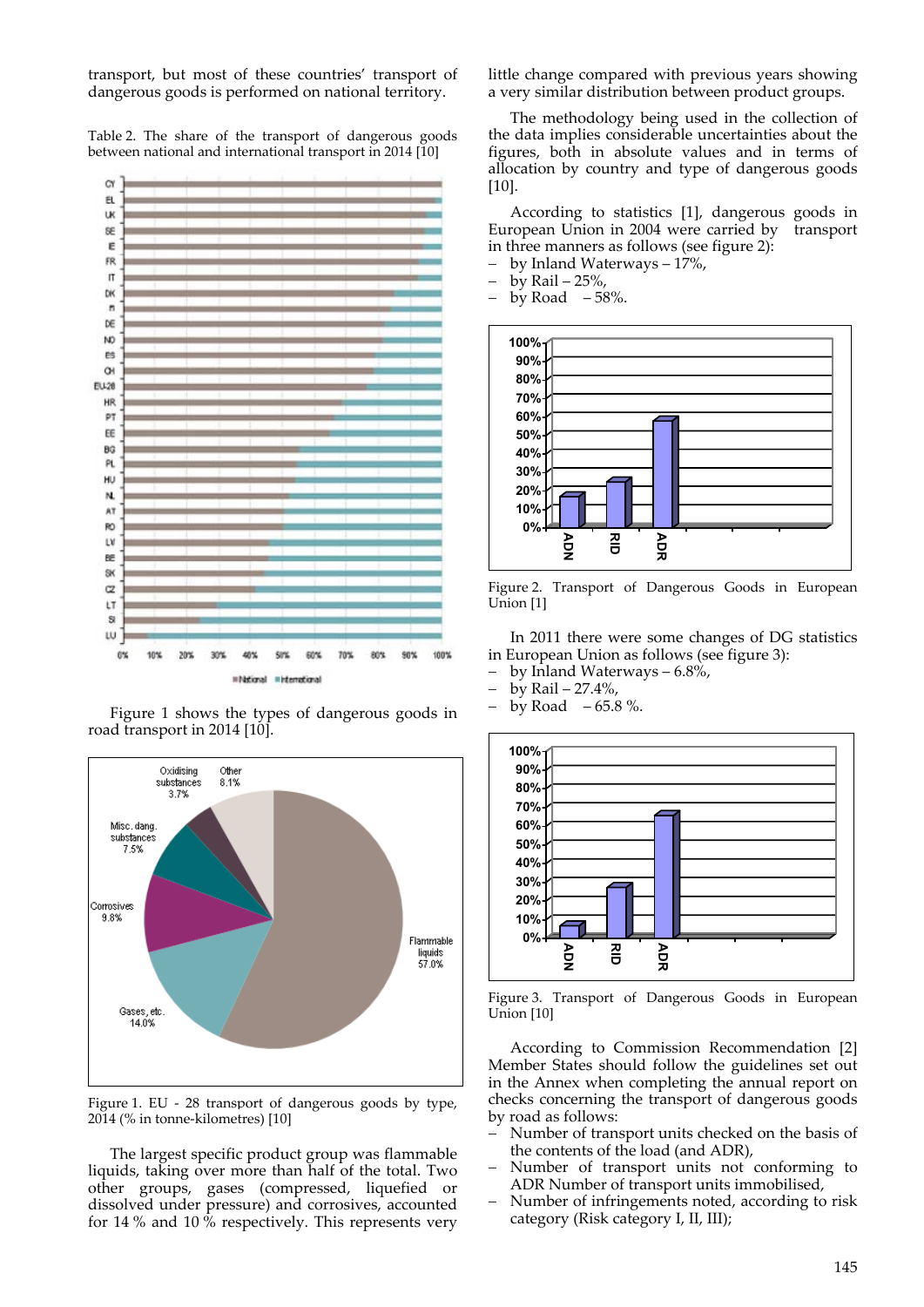Number of penalties imposed, according to penalty type (Caution, Fine, Other).

In Poland, according to statistics [20], 87.5% of dangerous goods are carried by road transport and only 12,5% by rail in 2014.

According to data provided by M. Różycki and P. Grzegorczyk the largest amounts transported concern liquid materials (table 3, 4).

Table 3. Percentage share of the dangerous goods transported  $[4, 5, 6, 7, 11]$ 

| Class       | Share                                              | Percentage |
|-------------|----------------------------------------------------|------------|
| Class 1     | Explosive substances and articles                  | 0.95%      |
| Class 2     | Gases, including compressed,                       | 25.17%     |
|             | liquefied and vapours                              |            |
| Class 3     | Flammable liquids                                  | 66.19%     |
| Class $4.1$ | Flammable solids, self-reactive                    | 1.50%      |
|             | substances                                         |            |
| Class 8     | Corrosive substances                               | 1.62%      |
| Class 9     | Miscellaneous dangerous substances<br>and articles | 2.93%      |
| Rest        | Class 4.2, 4.3, 5.1, 5.2, 6.1, 6.2, 7              | 1,64%      |

Table 4. Percentage share arranged according to the form of transport [4, 5, 6, 7, 11] \_\_\_\_\_\_\_\_\_\_\_\_\_\_\_\_\_\_\_\_\_\_\_\_\_\_\_\_\_\_\_\_\_\_\_\_\_\_\_\_\_\_\_\_\_\_\_

| Transport means | Percentage |  |  |
|-----------------|------------|--|--|
| Tankers         | 79%        |  |  |
| Containers      | 20%        |  |  |
| Goods in bulks  | $1\%$      |  |  |

To make a right choice of packaging for the transport of dangerous goods, some materials classified as hazardous classes ADR, may be included in the so‐called packing groups according to the degree of danger they present. In most cases, the degree of risk is assessed on a three‐stage scale:

- Packing group I: Substances presenting high danger,
- Packing group II: Substances presenting medium danger,
- Packing group III: Substances presenting low danger.

# 3 ORGANIZATION OF CARRIAGE OF DANGEROUS GOODS

# 3.1 *SEE Mariner project*

The South Eastern Europe (SEE) area is a sea and river transit space of vessels carrying hazardous freight which constitutes many potential environmental risks for coasts and inland waterways.

Economic development and a strong growth of transport and increased traffic in the SEE area aggravate the already increased threats of pollution and thus require a good management and high performance of observation, communication and monitoring response systems (figure 4).

Therefore the SEE MARINER (South Eastern Europe Marine and River Integrated System for Monitoring and Transportation of Dangerous Goods) project was developed [13] from February 2011 to December 2013 (overall project budget: 2.188.000,00 €).



Figure 4. South East Europe marine and river information systems, http://www.seemariner.eu

It was focusing on mitigating environmental risks arising from the transportation of dangerous goods in marine areas and rivers by applying an integrated system for the joint prevention and response procedures, enhanced monitoring of maritime and river traffic and increased coordination capacity for the mobilization of the relevant authorities and stakeholder groups.

SEE Mariner project results:

- Improved coordination, harmonization and availability of data on the transportation of dangerous cargoes;
- Enhanced managerial skills and equipment for handling dangerous cargoes;
- Developed and tested common management structures and tools for the monitoring of dangerous goods transportation;
- Streamlined procedures and protocols for emergency situations or disasters caused by the transportation of dangerous goods.

# 3.2 *Responsibility of dangerous goods in Poland*

Road transport of dangerous goods, means any movement of dangerous goods by the vehicle on public road or other generally accessible roads, including stops required during the transportation and activities related to this haulage [14].

Road transport of dangerous goods is a complex process, which is why many sectors are responsible for its implementation [14, 15, 16, 17]:

- the minister responsible for transport, supervises the transport of dangerous goods and the entity executing tasks associated with this transport with the exception of the armed forces vehicles,
- Minister of National Defence, supervises the transport of dangerous goods by the transport means belonging to the armed forces,
- Minister responsible for the economy, deals with the matters of technical conditions and testing of packaging of dangerous goods,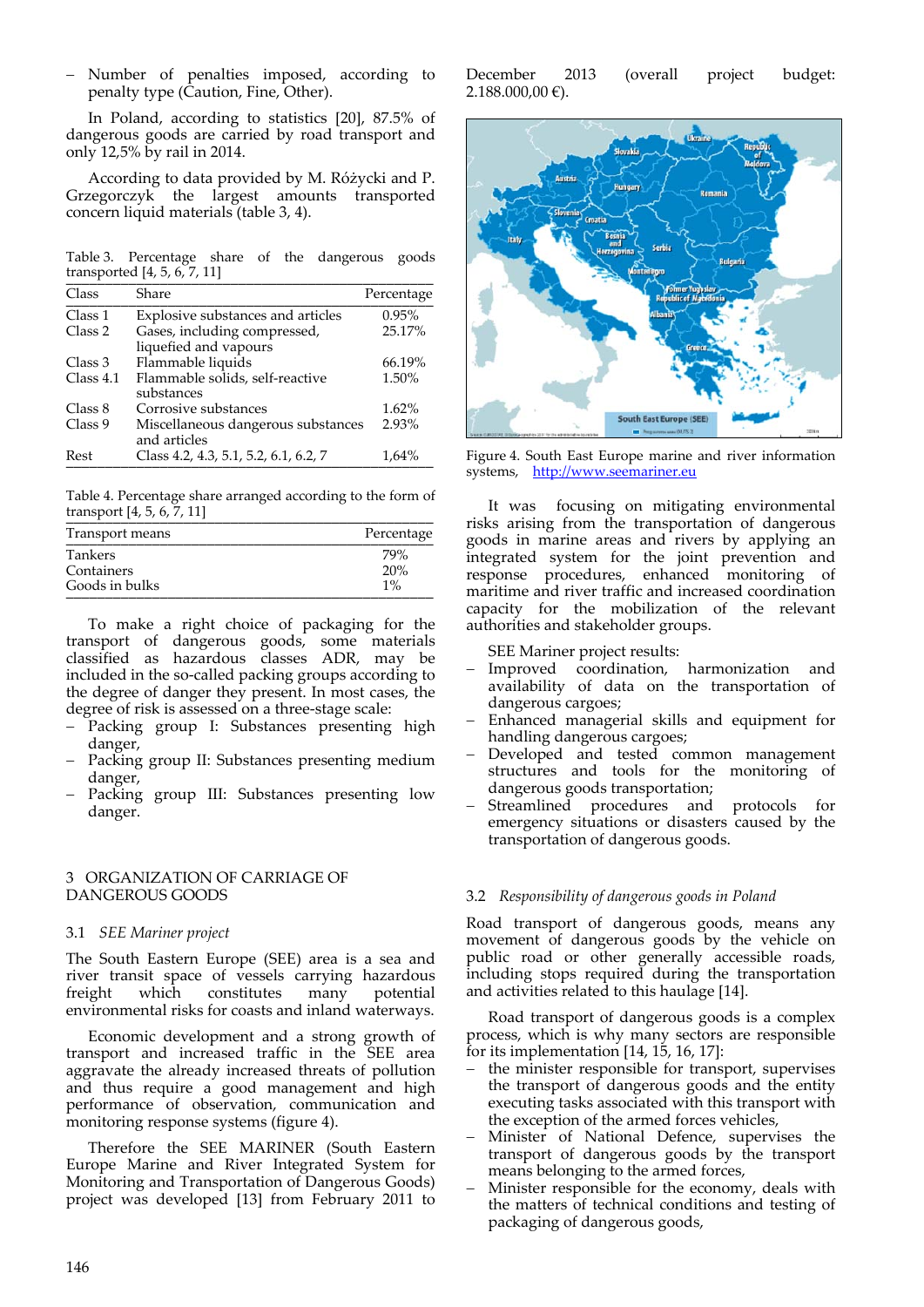- Minister responsible for health, deals with the matters of the conditions of carriage of infectious substances,
- Provincial Inspector of Road Transport in the matters of the road transport safety inspections of hazardous materials,
- President of the National Atomic Energy Agency, on in the matters concerning conditions of carriage of radioactive material.

## 3.3 *Control services of dangerous goods in Poland*

The participant of carriage of dangerous goods is required to send a copy of the annual report on its activities in the carriage of dangerous goods and related activities, hereinafter referred to as "annual report" before the February 28 of each year following the year covered by the report, to the voivodship road transport inspector appropriate for the seat or place of residence for the participant of dangerous goods carriage.

If, a serious accident or breakdown occurred in connection with the carriage of dangerous goods, within the meaning of ADR, the transport participant, within 14 days from the day of the event, is to submit the report:

- $-$  to the appropriate, for the place of the event, Regional Road Transport Inspector ‐ in the case of road transport of dangerous goods,
- Head of the Armed Forces Support Inspectorate in the case of transport of dangerous goods by the transport means belonging to the armed forces or means of transport, for which the armed forces are responsible.

Information about a serious incident or accident in the carriage of dangerous goods is transferred to the Minister responsible for transport by these authorities, immediately upon receipt by them of the accident report [14, 15, 16, 17].

The inspection of the transport of dangerous goods is conducted by:

- Road Transport Inspectorate officer on the roads, parking lots and at the place of business of the participant in the carriage of dangerous goods,
- Police officers on the roads and parking lots,
- Border Guard officers on the roads and parking lots,
- Customs officers ‐ on Polish territory,
- Military Police Soldiers with respect to the carriage of dangerous goods performed by the armed forces.

In carrying out inspection, the officers work together, to the extent necessary, with the authorized representatives of:

- Nuclear regulatory bodies on the conditions of carriage of radioactive material,
- Transport Technical Supervision ‐ on the conditions of carriage of dangerous goods,
- Inspectorate for Armed Forces Support and the Military Technical Inspection – on the carriage of dangerous goods performed by the armed forces,
- Inspection of Environmental Protection on the matters relating to compliance with environmental regulations.

Road Transport Chief Inspector reports serious or repeated infringements, jeopardizing the safety of the transport of dangerous goods, carried out by the vehicle or company from another Member State of the European Union, to the competent authorities of the Member State of the European Union, in which the vehicle or the company is registered.

According to the competence possessed, the Road Transport Chief Inspector, provides the Minister responsible for transport matters the information, before March 31 of each calendar year, on penalties imposed for violations relating to the carriage of dangerous goods and the number of checks on the transport of dangerous goods, observed breaches of regulations, relating to the carriage of dangerous goods.

Road Transport Chief Inspector conveys to the European Commission each calendar year, and not later than 12 months from the end of this year, a report on the inspection of road transport of dangerous goods which contains the following information:

- If possible, the actual or estimated volume of dangerous goods by transported by road (in the tons transported or in ton‐kilometres),
- The number of checks carried out,
- The number of vehicles checked at registration location (vehicles registered in this country, in other EU Member States or other countries),
- The number and types of infringements.

# 3.4 *Problems of dangerous goods monitoring*

Road transport of goods within the EU, including Poland is growing constantly, as is evidenced by the data presented in table 5.

According to the of Central Statistical Office (CSO), about 10 percent of cargo transported by trucks on the Polish roads are dangerous goods.

Table 5. Road transport - transport of goods [20]

| Year | DG road transport weight<br>(million ton) | DG rail transport<br>weight (million ton) |
|------|-------------------------------------------|-------------------------------------------|
| 2005 | 107.98                                    | 26.96                                     |
| 2010 | 149.13                                    | 23.46                                     |
| 2013 | 155.31                                    | 23.26                                     |
| 2014 | 154.79                                    | 22.79                                     |

In 2013, it was 155.31 million tons of dangerous goods transported by road and only 23.26 million tons by rail, often representing lethal threat. 155.3 million tons per year, is 425 thousand tons a day ‐ to carry the load on standard semi‐trailers with a capacity of 18 tons, it takes 23.6 thousand trucks per day. There was a little decrease in 2014, 154.79 million tons of dangerous goods transported by road and only 22.79 million tons by rail, often representing lethal threat.

According to the Road Transport Inspection data, in 2011, inspectors checked more than 16 thousand vehicles carrying hazardous materials. The most common violations consisted of by passing restrictions on driversʹ driving times and mandatory rest periods, lack of fire‐fighting equipment in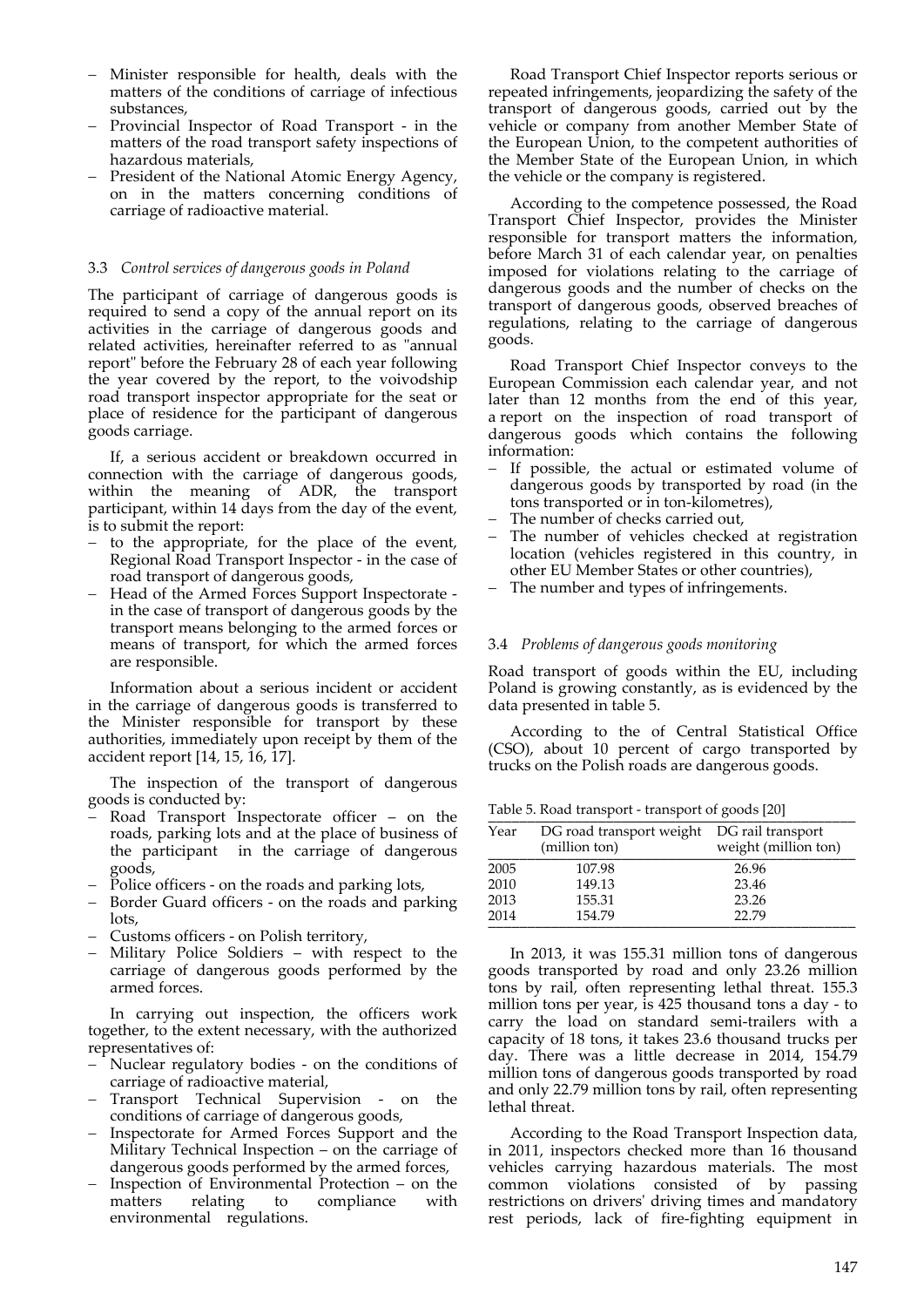vehicles, poor labelling of goods and lack of required transport certificates and documents.

Similar data can be found in the report of the Supreme Audit Office (SAO). Irregularities lead to a situation in which entrepreneurs, advisors for the safety matters and drivers are not adequately prepared to organize and carry out transport of dangerous goods. Hazardous materials are transported in Poland often during peak traffic hours, near public buildings and green areas. There are more and more frequent accidents and crashes involving their transport. Provincial governors and marshals are not aware of the potential risks, and the persons directly responsible for the transport of these materials are poorly prepared for that.

Every day on the Polish roads, one can meet thousands of trucks carrying explosives, corrosive, or<br>radioactive materials. They drive virtually radioactive materials. They drive virtually unattended.

Improper handling of them can result in death, the huge material losses and environmental contamination.

According to statistics [9], threats of DG delivery in Poland were gained serious number from 2005 to 2007 (see table 6).

Under the ADR agreement, in the case of vehicles carrying dangerous goods at high risk, there should be monitoring devices used for dangerous goods (telemetry systems, tracking devices for movement of goods), effectively prevent the theft of vehicles and cargo.

In addition, following the tragic events of September 11, 2001 in New York, and March 11, 2004 in Madrid, the EU directive was adopted, which drew attention to the possibility of terrorist attacks, including the use of dangerous goods, which are subject to the obligation of monitoring (tracking).

Therefore, to ensure the monitoring of dangerous goods in Poland, it is necessary to design and implement national monitoring system of DG.

Table 6. Local threats No of DG delivery in Poland from 2005 to 2007 [9]

| Category                                    | Chemical<br>threats | threats | Ecological Total (No) |
|---------------------------------------------|---------------------|---------|-----------------------|
| Man deliberate activity                     | 3                   | З       | 6                     |
| Defects and improper usage 6                |                     | 1       |                       |
| Improper storage of DG                      | 6                   | 2       | 8                     |
| Man unintentional activity                  | 4                   | 7       | 11                    |
| Defects of mechanical<br>devices            | 6                   | 15      | 21                    |
| Improper operation of<br>transport means    | 5                   | 20      | 25                    |
| Unidentified                                | 25                  | 66      | 91                    |
| Defects of transport means                  | 37                  | 78      | 115                   |
| Lack of condition<br>monitoring of DG       | 67                  | 87      | 154                   |
| Unlawful of Road<br><b>Transport Safety</b> | 104                 | 446     | 550                   |
| Total                                       | 263                 | 725     | 988                   |

4 PROPOSITION OF NATIONAL SYSTEM OF MONITORING DANGEROUS GOODS VEHICLES ‐ NSMDGV

## 4.1 *Structure of system*

To decrease the risk during transportation, there is a complex information system which will monitor the oversized and dangerous goods in real time, and which will be interconnected on-line with an integrated emergency system. To determine this kind of system there should be taken into consideration the following architecture qualities: modularity, flexibility, possibility to be used in heterogeneous, environment, interoperability, use of open standards, performance, language independency, system reliability, information security and safety, user interface usability, service intelligence [8].

It intends to carry out the following tasks:

- Analysis of legislative, international, EU and national documents on the transport of dangerous goods,
- Analysis of operating and implemented ITS solutions in the EU countries and Poland, associated with the process of monitoring dangerous goods,
- Analysis of the functional, communication and physical (transport layer) structure of the systems monitoring vehicles carrying dangerous goods,
- Identifying the needs for interoperability, reliability, security, and mobility of the ITS solutions at different user levels,
- Identification of monitoring systems for vehicles carrying dangerous goods in the world and the EU,
- Developing a model of the national monitoring system for vehicles carrying dangerous goods ‐ NSMDGV (see figure 5),
- Developing technical specifications for the demonstrator of the national monitoring system for vehicles carrying dangerous goods – NSMDGV,
- Producing the national monitoring system demonstrator for vehicles carrying dangerous goods ‐ NSMDGV.



Figure 5. Scheme of NSMDGV (own study)

The final effect of project will be model and demonstrator of the National Monitoring System of Dangerous Goods Vehicles consists of following elements:

demonstrator of system centre,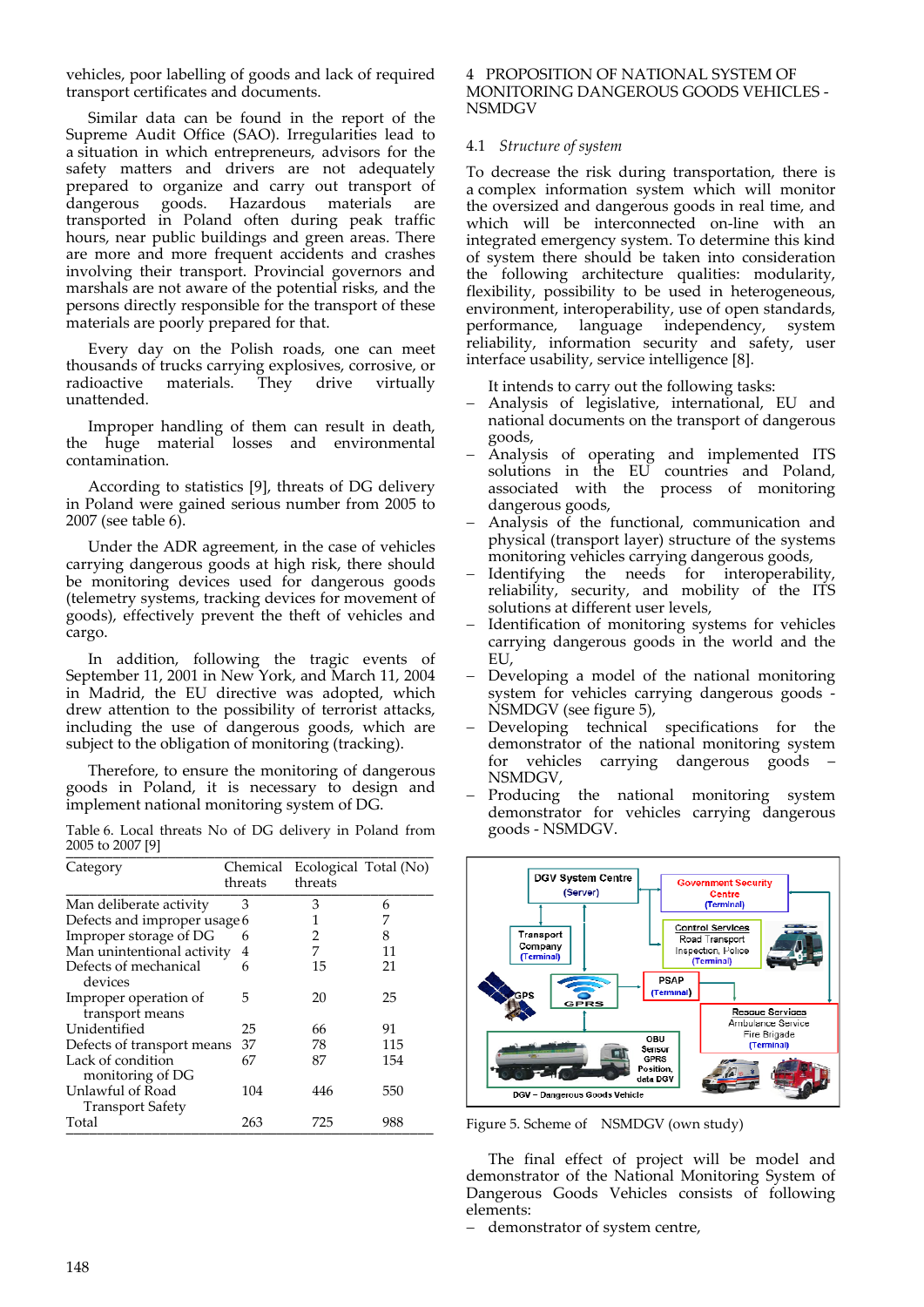- five demonstrators of on-board unit (OBU) for DGV,
- five demonstrators of terminals for Crises Management Centre, Control Services, PSAP (Public Safety Answering Point), Rescue Services and Transport Company,
- demonstrator of innovation sensor for detecting chemical and gases threats.

Demonstrator of System Centre will be perform as a form of communications server with interface, that provides:

- communications with objects,
- random configuration of objects,
- monitoring of objects on map,
- configuration of alarm state of objects,
- creating of standard rotes.

Demonstrator of OBU for DGV can provide some functions as follows:

- localization of DGV,
- communications to System Centre,
- identification and configuration of OBU,
- data collection from sensors, meters and logical inputs.

Demonstrator of terminal will be perform as a form of client applications connected to communications server. The applications provide as follows:

- monitoring of actual positions of objects on map,
- configuration of alarm state of objects,
- creating of standard rotes.

## 4.2 *Technical characteristics of system*

The use of GPS and GSM technology, supported by a specialized software package enables the location of vehicles on the Polish territory as well as the entire Europe. This solution not only enables the precise location of the vehicle, but allows:

- monitoring the cargo, its physical and chemical state, which substantially affect the safety of those involved in transport as well as members of the public
- localising the vehicle transporting dangerous goods and other vehicles on the road,
- more efficient management of the fleet of transport companies, which has a direct impact on reducing the cost of transport,
- remote immobilisation of the vehicle, in case of e.g. theft,
- acquisition of a vehicle operating data,
- acquisition of the prevailing meteorological data from the vehicle,
- maintaining constant communication, vehicle base, and sending messages,
- in the event of a breakdown or disaster automatic notification of the appropriate crisis management centre and emergency services,
- selection of the optimal and economical routes (defining route and maximum deviation from it for safety reasons such as traffic, weather conditions and surface condition).

The accidents of transport dangerous goods are caused mainly by changes in the tankers and containers environment during transportation (such as temperature, humidity, pressure, etc.) or a mixture of goods caused by a chemical reaction and lead to combustion, explosion, toxic gas leaks and so on. Therefore, it has great significance of improving the safety of road tankers and container in the real-time state can be monitored during whole the transportation of dangerous goods. Early and accurate detection, characterization and warning of a chemical and gas event are critical to an effective response. To achieve these objectives, an integrated system of sensors is needed and a supporting information technology network.

Demonstrator of NSMDGV (National System of Monitoring Dangerous Goods Vehicles) should be in line with all specifications (environmental, physical and electromagnetic compatibility) determined by EU directives and standards defined by CEN, ISO and ETSI. The main of tem are following:

- Council Directive 73/23/EEC of 19 February 1973 on the harmonization of the laws of Member States relating to electrical equipment designed for use within certain voltage limits,
- Council Directive 89/336/EEC of 3 May 1989 on the approximation of the laws of the Member States relating to electromagnetic compatibility,
- Directive 1999/5/EC of the European Parliament and of the Council of 9 March 1999 on radio equipment and telecommunications terminal equipment and the mutual recognition of their conformity,
- PN‐ETS 300 135:1997/A1:1999. Radio Equipment and Systems. Angle‐modulated Citizens' Band radio equipment. Technical characteristics and methods of measurement,
- PN‐ETS 300 673;2005. Radio Equipment and Systems RES. Electromagnetic Compatibility (EMS),
- PN‐ETSI EN 300 433‐2 V1.1.1:2003. PN‐ETSI EN 301 489‐1 V1.6.1:2006. PN‐ETSI EN 301 489‐13 V1.2.1:2003. Electromagnetic compatibility (EMC) and Radio Spectrum Matters,
- PN‐EN 60950‐1:2007/A1:2011. Information technology equipment – Safety.

## 5 CONCLUSIONS

DGV can cause an accident and lead to fires, explosions and chemical poisoning or burning with considerable harm to people and the environment.

There is not monitoring system in Poland to control in real time road transportation of dangerous goods.

Developing the model and the implementation of the national monitoring system demonstrator for the vehicles carrying dangerous goods ‐ NSMDGV can significantly contribute to:

- improving the safety of people and the environment,
- developing methods to minimize the damages and costs,
- improving the exchange of information between the centres of production, transport, collection and rescue,
- developing methods of cooperation at the breakdown site.